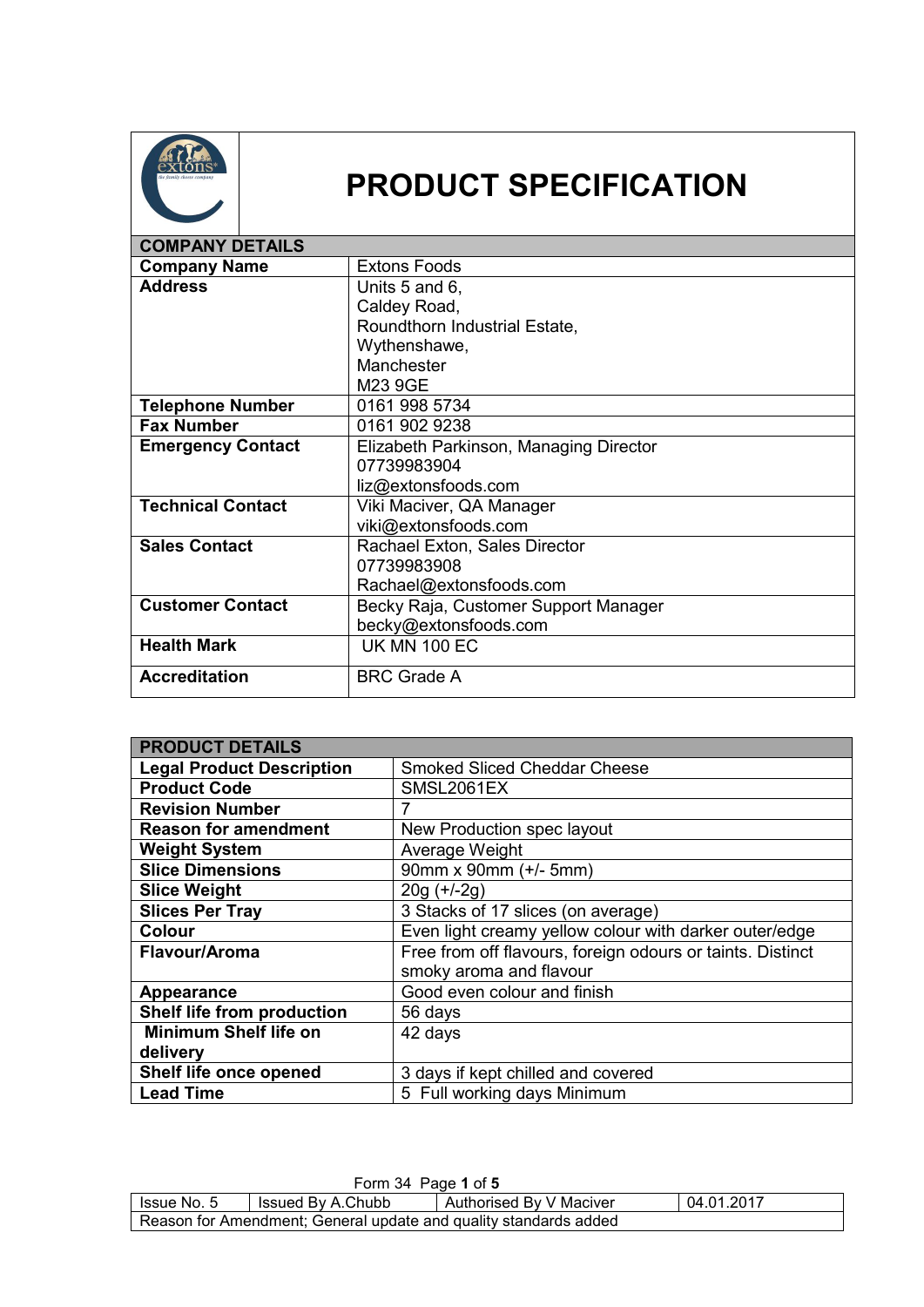| <b>INGREDIENTS (Raw Materials and Additives Including E Numbers)</b> |             |                       |                   |
|----------------------------------------------------------------------|-------------|-----------------------|-------------------|
| Ingredients                                                          | Composition | <b>Quality Checks</b> | Country of Origin |
| Pasteurised Cow's Milk                                               | 98.06%      | Daily                 | Ireland/UK/New    |
|                                                                      |             |                       | Zealand           |
| Non Animal Rennet (sodium<br>benzoate free)                          | 0.02%       | Daily Visual          | Denmark/Holland   |
| Salt (contains anti caking agent<br>E535)                            | 1.9%        | Daily Visual          | <b>UK</b>         |
| <b>Starter Culture</b>                                               | 0.02%       | Daily visual          | Denmark/Holland   |

| <b>NUTRITIONAL INFORMATION PER 100G</b> |                   |  |
|-----------------------------------------|-------------------|--|
| <b>PARAMETER</b>                        | Value per 100g    |  |
| Energy kJ                               | 1725              |  |
| <b>Energy Kcal</b>                      | 416               |  |
| <b>Protein</b>                          | 25.4              |  |
| Carbohydrate                            | 0.1               |  |
| Of which sugars                         | 0.1               |  |
| Of which starch                         |                   |  |
| Fat                                     | 34.9              |  |
| Of which saturates                      | 21.7              |  |
| <b>Monounsaturated</b>                  | 9.4               |  |
| Polyunsaturated                         | 1.1               |  |
| <b>Fibre</b>                            | 0                 |  |
| <b>Salt</b>                             | 1.9               |  |
| Sodium                                  | 760 <sub>mg</sub> |  |

| <b>CHEMICAL STANDARDS</b> |                |                |  |
|---------------------------|----------------|----------------|--|
| <b>Parameter</b>          | <b>Minimum</b> | <b>Maximum</b> |  |
| <b>Moisture</b>           | 33             | 39             |  |
| Fat                       | 29.3           | 37             |  |
| <b>FDM</b>                | 48             | 60.6           |  |
| <b>Salt</b>               | 1.5            | 22             |  |
| <b>PH</b>                 | 4.95           | 5.5            |  |

| <b>MICROBIOLOGICAL STANDARDS</b> |                     |                 |  |
|----------------------------------|---------------------|-----------------|--|
| <b>Micro-organisms</b>           | Target/g            | Max/g           |  |
| Coliforms                        | $20$                | 1000            |  |
| E.coli                           | $20$                | 20              |  |
| Staph aureus                     | $20$                | 20              |  |
| Yeasts                           | < 500               | 100,000         |  |
| <b>Moulds</b>                    | < 500               | 1000            |  |
| Salmonella                       | Not Detected in 25g | Detected in 25g |  |
| Listeria                         | Not Detected in 25g | Detected in 25g |  |

| Form 34 Page 2 of 5                                                       |  |  |  |
|---------------------------------------------------------------------------|--|--|--|
| 04.01.2017<br>Authorised By V Maciver<br>Issued By A.Chubb<br>Issue No. 5 |  |  |  |
| Reason for Amendment; General update and quality standards added          |  |  |  |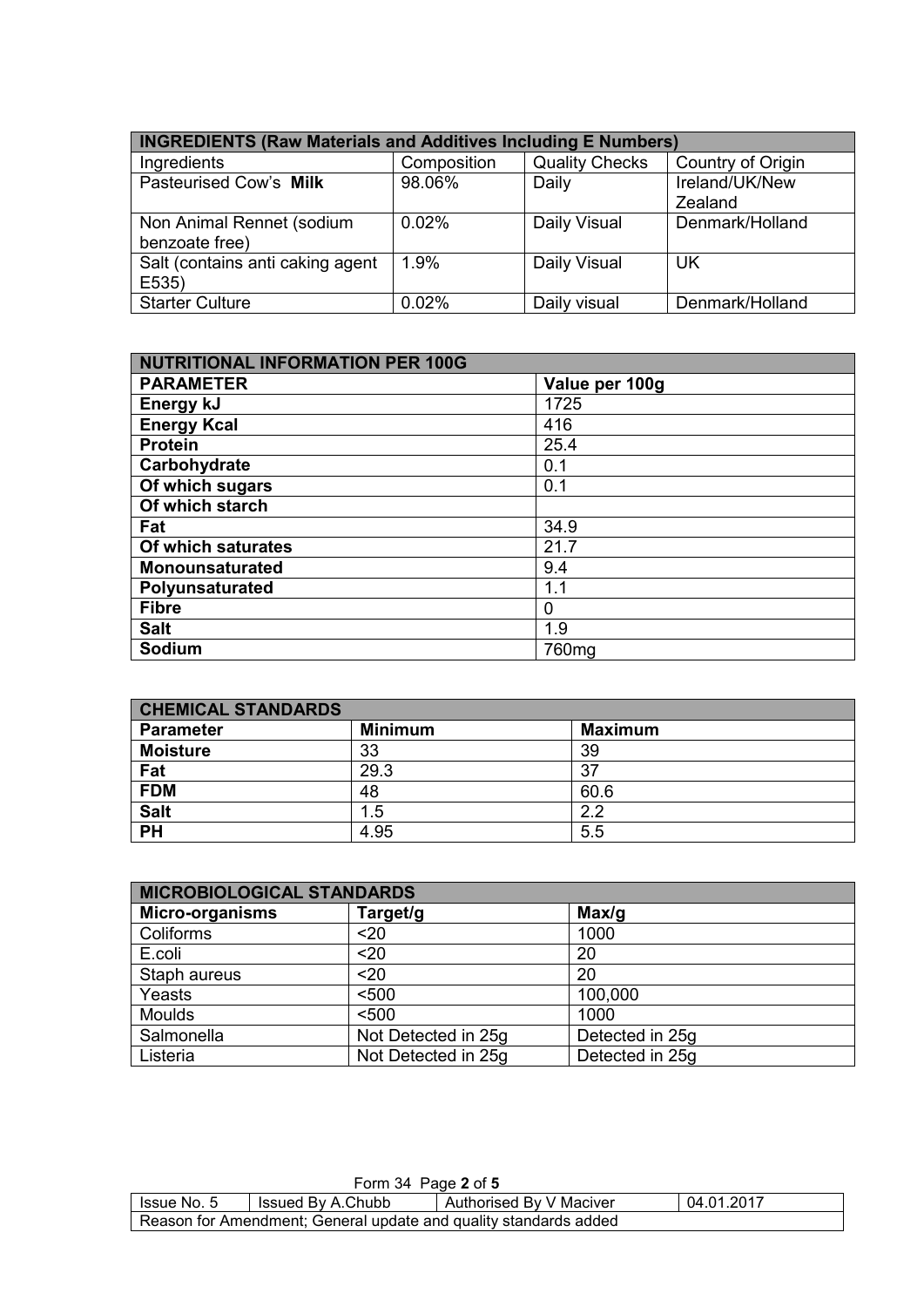| <b>QUALITY STANDARDS</b>                                       |                     |                            |  |
|----------------------------------------------------------------|---------------------|----------------------------|--|
| <b>ACCEPTABLE</b>                                              | <b>SATISFACTORY</b> | <b>NOT ACCEPTABLE</b>      |  |
|                                                                |                     |                            |  |
|                                                                |                     |                            |  |
|                                                                |                     |                            |  |
|                                                                |                     |                            |  |
|                                                                |                     |                            |  |
|                                                                |                     |                            |  |
|                                                                |                     |                            |  |
|                                                                |                     |                            |  |
| Good and clean, Free from off -                                | Smooth slices, few  | Off flavours. Excessive    |  |
| flavours. Smooth slices and easily                             | cracks but easily   | cracking, slices sticking  |  |
| pealable. Weight and sizes in                                  | peelable            | together, weight and sizes |  |
| tolerance.                                                     |                     | not in tolerance.          |  |
|                                                                |                     |                            |  |
| <b>FOOD TOLERANCE INFORMATION</b>                              |                     |                            |  |
| This Product is:                                               |                     |                            |  |
|                                                                |                     |                            |  |
| Suitable for vegetarians                                       |                     | Y                          |  |
| Suitable for vegans                                            |                     | <b>N- Contains MILK</b>    |  |
| <b>Suitable for Coeliacs</b>                                   |                     | Y                          |  |
| <b>Suitable for Diabetics</b>                                  |                     | N                          |  |
| Suitable for Lactose Intolerant                                |                     | <b>N</b> - Contains MILK   |  |
| <b>Halal Certified</b>                                         |                     | N                          |  |
| <b>Kosher Certified</b>                                        |                     | $\mathsf{N}$               |  |
| Free from cereals containing gluten(wheat, rye, barley, oats,  |                     | Y                          |  |
| spelt, kumat or their hybridised strains) and products thereof |                     |                            |  |
| Free from MRM                                                  |                     | Υ                          |  |
| Free from crustaceans and products thereof                     |                     | Y                          |  |
| Free from molluscs and products thereof                        | Y                   |                            |  |
| Free from fish and products thereof                            | Y                   |                            |  |
| Free from milk and products thereof                            | N- Cow's MILK       |                            |  |
| Free from Egg/Egg Products/Albumen                             | Y                   |                            |  |
| Free from soybeans and products thereof                        |                     | Y                          |  |
| <b>Free from Natural Colours</b>                               |                     | Υ                          |  |
| <b>Free from Artificial Colours</b>                            |                     | Ý                          |  |
| <b>Free from Preservatives</b>                                 |                     | Y                          |  |
| Free from MSG                                                  |                     | Y                          |  |
| Free from Celery/Celery Derivatives                            |                     | Y                          |  |
| Free from Mustard                                              | Ý                   |                            |  |
| Free from Additives                                            | N- E535 in salt     |                            |  |
| Free from Gluten                                               | Υ                   |                            |  |
| Free from sesame seeds and products thereof                    | Ý                   |                            |  |
| Free from Peanuts/Peanut Derivatives                           |                     | Y                          |  |
| Free from Other Nuts/Nut Derivatives                           |                     | Y                          |  |
| Free from Nut Derived Oils                                     |                     | Y                          |  |
| Free from lupin and products thereof                           |                     | Y                          |  |
| Free from genetically modified Ingredients                     |                     | Y                          |  |
| Free from sulphur dioxide and sulphites at concentrations of   |                     | Y                          |  |
| more than 10mg/kg or 10mg/l expressed as SO2                   |                     |                            |  |

| Form 34 Page 3 of 5                                              |                   |                         |            |
|------------------------------------------------------------------|-------------------|-------------------------|------------|
| Issue No. 5                                                      | Issued By A.Chubb | Authorised By V Maciver | 04.01.2017 |
| Reason for Amendment; General update and quality standards added |                   |                         |            |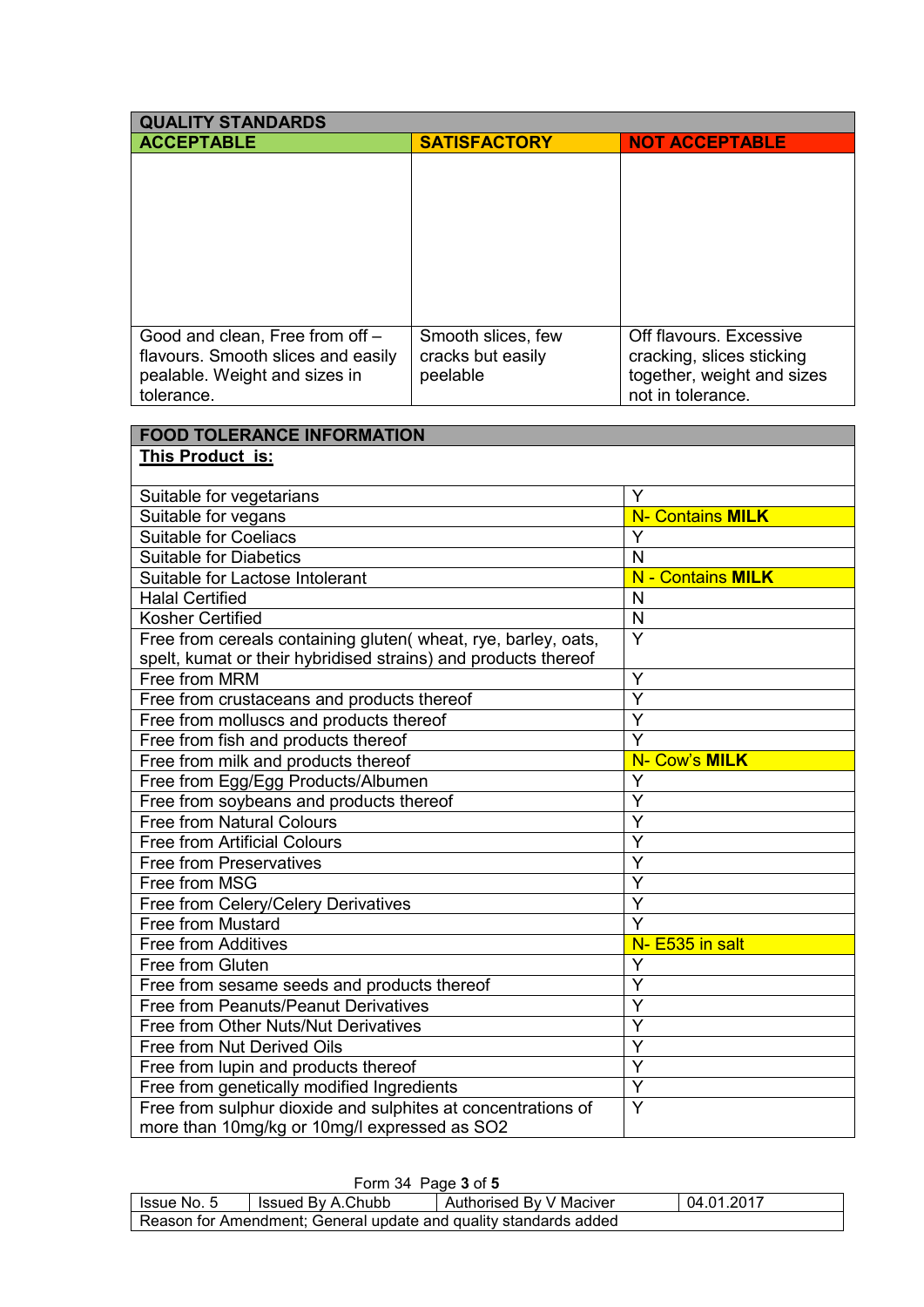## **METAL DETECTION**

Product metal detected at the start of production, every half hour and end of production.

| ∣ Ferrous              | 2.00mm |
|------------------------|--------|
| Non Ferrous            | 2.50mm |
| <b>Stainless Steel</b> | 3.50mm |

| <b>PACKAGING INFORMATION</b> |                                                                                                                                                                                                                                                                                                                                                                                                                                                    |                                                                                                                                                                                                                                                                                                               |  |
|------------------------------|----------------------------------------------------------------------------------------------------------------------------------------------------------------------------------------------------------------------------------------------------------------------------------------------------------------------------------------------------------------------------------------------------------------------------------------------------|---------------------------------------------------------------------------------------------------------------------------------------------------------------------------------------------------------------------------------------------------------------------------------------------------------------|--|
|                              | Is the product packed in a modified atmosphere?                                                                                                                                                                                                                                                                                                                                                                                                    |                                                                                                                                                                                                                                                                                                               |  |
| Inner per Outer              |                                                                                                                                                                                                                                                                                                                                                                                                                                                    | $6 \times 1$ kg                                                                                                                                                                                                                                                                                               |  |
|                              |                                                                                                                                                                                                                                                                                                                                                                                                                                                    |                                                                                                                                                                                                                                                                                                               |  |
|                              | <b>INNER</b>                                                                                                                                                                                                                                                                                                                                                                                                                                       | <b>OUTER</b>                                                                                                                                                                                                                                                                                                  |  |
| <b>Material</b>              | PAO/PEM Blue Top<br>film, PVC Clear base<br>web                                                                                                                                                                                                                                                                                                                                                                                                    | Brown Cardboard, 175K/170T                                                                                                                                                                                                                                                                                    |  |
| <b>Dimensions</b>            | 320mm x 123mm x<br>45mm                                                                                                                                                                                                                                                                                                                                                                                                                            | 322mm x 237mm x 154mm                                                                                                                                                                                                                                                                                         |  |
| <b>Thickness</b>             | Top: 62um. Base:<br>450um.                                                                                                                                                                                                                                                                                                                                                                                                                         | 5 <sub>mm</sub>                                                                                                                                                                                                                                                                                               |  |
| Weight                       | 26g                                                                                                                                                                                                                                                                                                                                                                                                                                                | 236g                                                                                                                                                                                                                                                                                                          |  |
| <b>Method of Closure</b>     | Heat sealed                                                                                                                                                                                                                                                                                                                                                                                                                                        | Tape                                                                                                                                                                                                                                                                                                          |  |
| <b>Barcodes</b>              | 5060227270438                                                                                                                                                                                                                                                                                                                                                                                                                                      | 5060227270421                                                                                                                                                                                                                                                                                                 |  |
|                              |                                                                                                                                                                                                                                                                                                                                                                                                                                                    |                                                                                                                                                                                                                                                                                                               |  |
| <b>Labelling Information</b> | and Nutritional Information                                                                                                                                                                                                                                                                                                                                                                                                                        | Product Description, Contents, Weight, Best Before<br>Date, Julian Code= Traceability, Health Mark, Allergen                                                                                                                                                                                                  |  |
| <b>Picture of Labels</b>     | Packed in a protective atmosphere<br><b>Suitable for vegetarians</b><br><b>ALLERGY ADVICE: Contains MILK</b><br>Ingredients:<br>Whole MILK, salt, starter<br>culture, non animal rennet.<br><b>NUTRITION</b> per 100g<br>1725kj / 416kcal<br><b>Energy</b><br>34.9g<br><b>Total Fat</b><br>21.7 g<br>of which saturates<br>0.1 <sub>g</sub><br>Carbohydrate<br>0.1 <sub>g</sub><br>of which sugars<br>25.4g<br>Protein<br>1.9 <sub>g</sub><br>Salt | <b>Smoked Cheddar Cheese</b><br>Slices - SMSL2061EX<br><b>UK</b><br>MN 100<br>EC<br>20 Grm - 1 Kg $\Theta$<br>LO045 20:12:30<br><b>Best Before End: 11.04.17</b><br>Keep chilled - store at 0C - + 5C, Use within 3 days of opening.<br>Extons Foods, Units 5&6 Caldey Road, Wythenshawe, Manchester, M23 9GE |  |

| Form 34 Page 4 of 5                                              |                   |                         |            |  |  |  |
|------------------------------------------------------------------|-------------------|-------------------------|------------|--|--|--|
| Issue No. 5                                                      | Issued By A.Chubb | Authorised By V Maciver | 04.01.2017 |  |  |  |
| Reason for Amendment; General update and quality standards added |                   |                         |            |  |  |  |

No. 2008 - Andrew Maria Maria Maria Maria Maria Maria Maria Maria Maria Maria Maria Maria Maria Maria Maria Ma